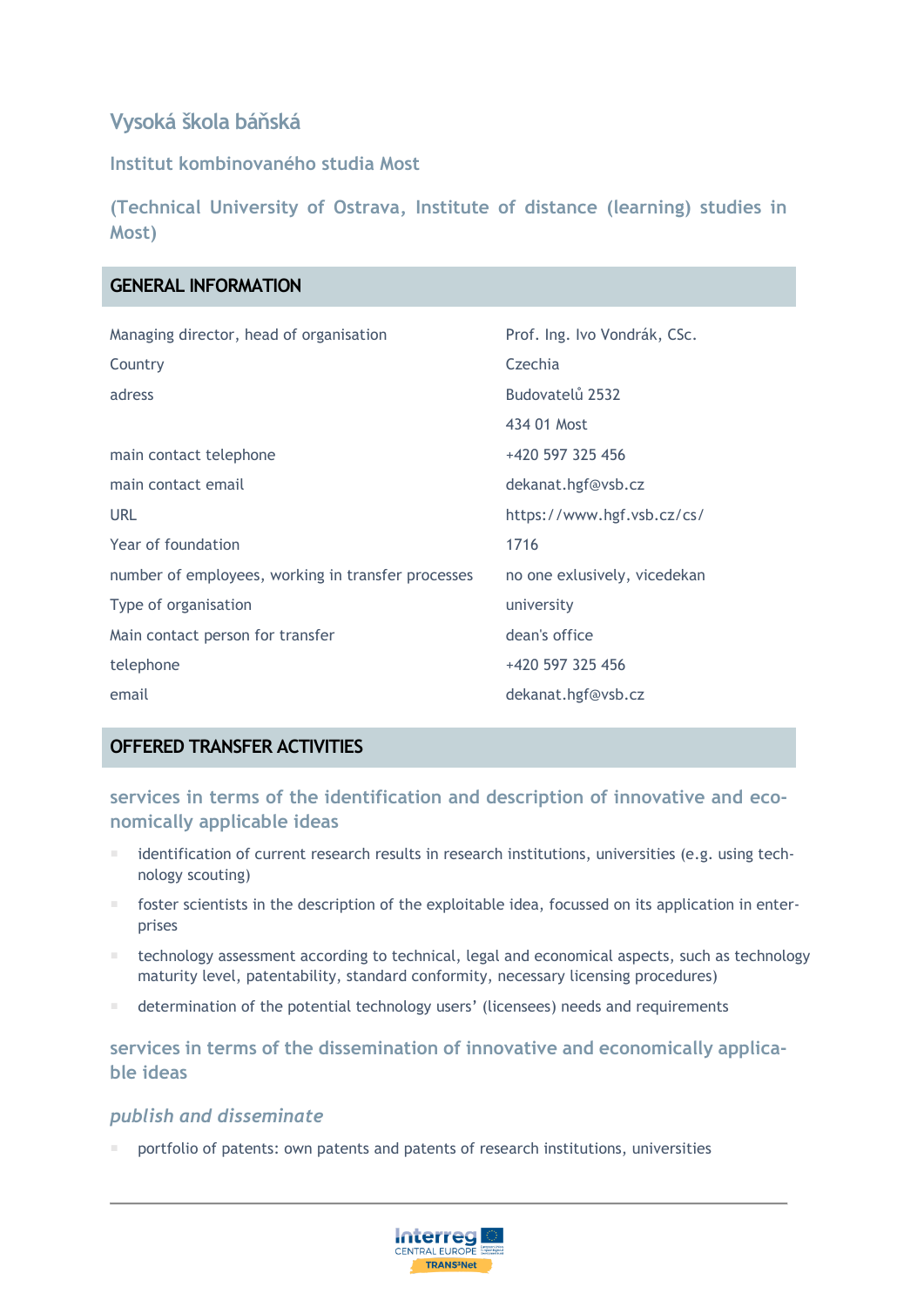user-oriented descriptions of the idea (technology), (such as technology offers and technology files)

### *publication modes and media*

- various print media
- data-bases, online platforms, websites introducing innovative ideas
- newsletters/RSS
- brokerage events (events bringing together developers and potential users)/ meetings introducing economically applicable research results: Conferences
- demonstrators: open days

### **services to bring together parties that could be relevant for the application of new ideas and technologies**

- implementation of visits in research institutes or enterprises
- implementation of meetings, workshops, conferences (e.g. for initiating and intensifying contacts between science and business, for discussing detail information about innovative ideas and technologies)
- organisation of topic-specific workshops, fairs or similar activities in order to foster special ideas
- **initiating and presenting/ moderating bilateral and subject-specific discussions held by technol**ogy suppliers and potential users

# **services in terms of the preparation of economic exploitation of an (innovative and economically applicable) idea/ technology**

- contract research (e.g. initiating, bringing together the potentially exchanging parties, project management)
- research cooperation
- **EXCONSTED 1** consulting on technical issues in order to support the final implementation of new technologies or processes in enterprises: (e.g. support for adapting new technologies to the existing equipment in the company)
- consulting to find out and make use of the resources required for the final implementation of new technologies or processes in enterprises (e.g. support in scouting out and canvassing of funding options for the implementation of new technologies in a company, support in the management of licensing procedures)
- concepts for and execution of qualification measures for the future personnel focussed on the exploitable idea/ technology (e.g. conceptual design and implementation of trainings, e-learning, workshops)
- boosting acquisition of financing or funding of the defined transfer (e.g. consulting, bringing potential partners together)
- initiation and supervision of the personnel exchanged between research facilities and enterprises